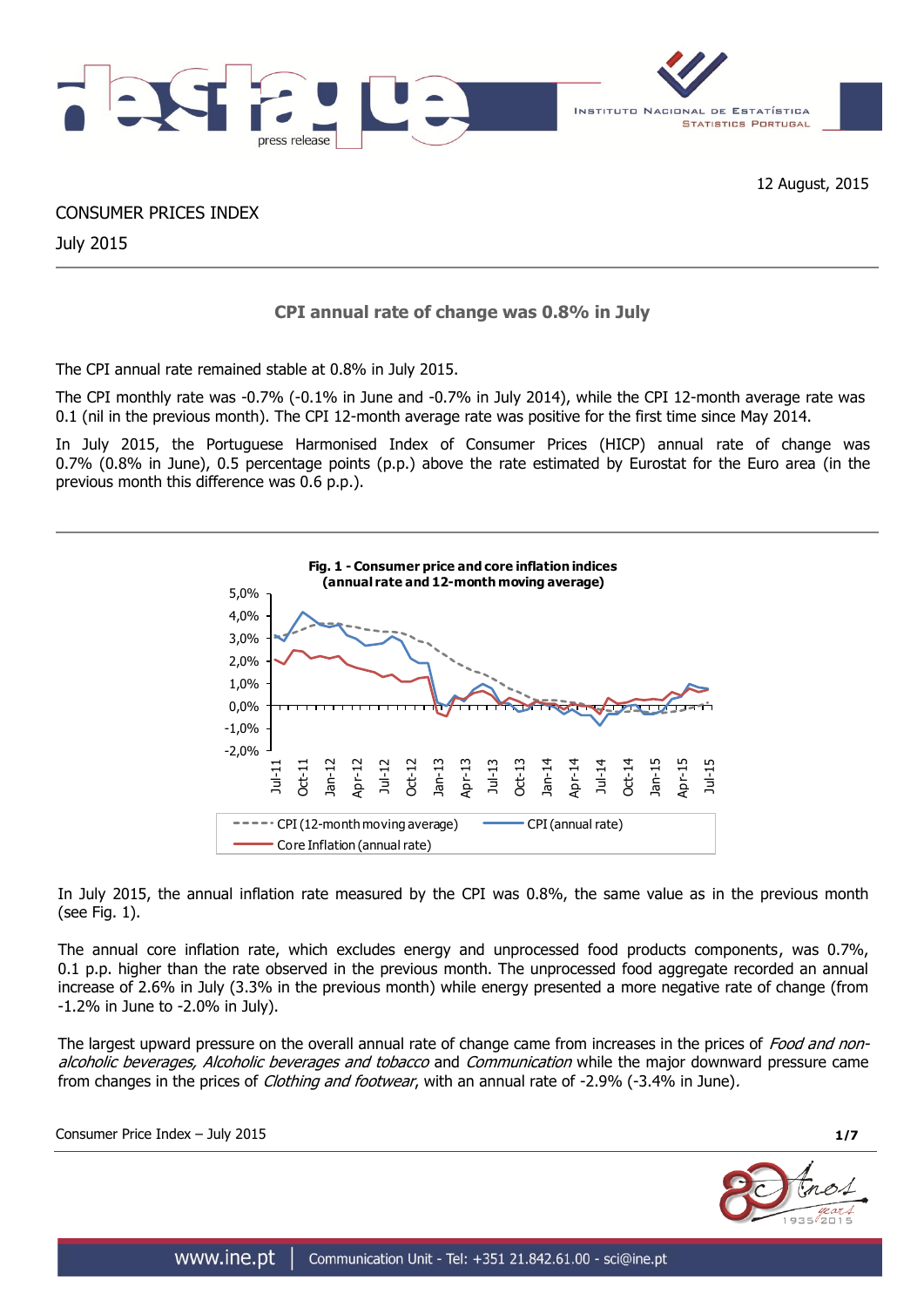

In July, the CPI monthly rate was -0.7% (-0.1% in June and -0.7% in July 2014). As in the previous month, the main downward contribution to this result came from changes in the prices of Clothing and footwear. On the opposite side, increases were observed in the prices of Transport.

The CPI 12-month average rate was 0.1 in July (nil in June), ending a 13-month period of negative rates.

In July 2015, the HICP annual rate was 0.7% (0.8% in the previous month). The HICP monthly rate was -0.7% (-0.6% in July 2014).

In June, the annual rate of change of the Portuguese HICP was 0.6 p.p. higher than the annual rate of change of the Euro area. That difference is estimated to decrease to 0.5 p.p. in July 2015.

The HICP 12-month average rate was 0.2% in July (0.1 in June).



# **Housing Rents**

In July 2015 the monthly rate of change of the average value of rents by net area for the whole country was 0.1% (0.2% in the previous month).

The main increase was recorded in the Alentejo region (0.2%). The main decrease was observed in the Açores region, where the value of rents by net area decreased by 0.2%.

The annual change rate of the housing rents for the whole country was 1.2% in July (1.1% in June). The main increase was observed in the Açores region (5.3%), while the Alentejo region recorded a decrease of -2.0%.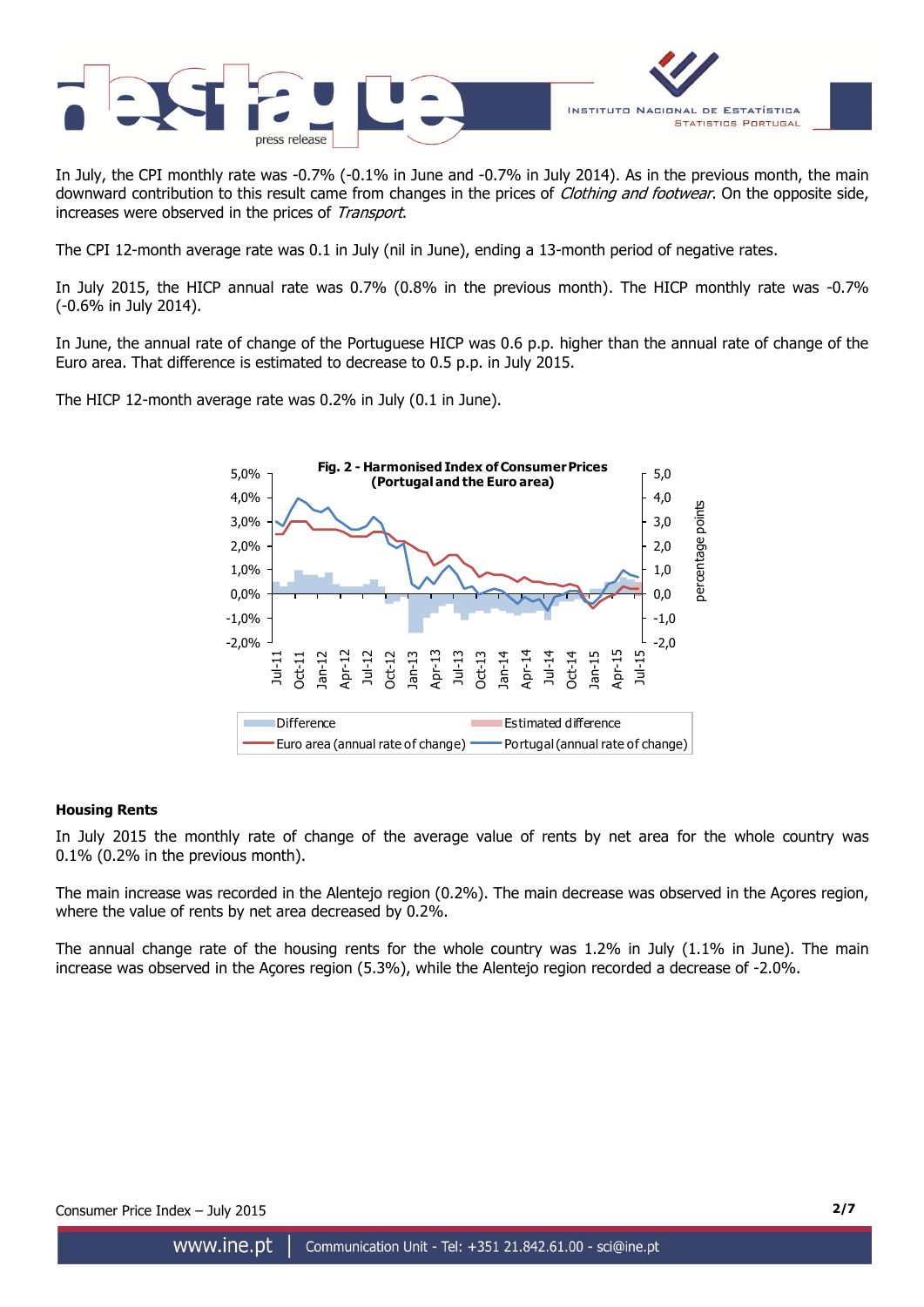



# **Consumer Price Index 2015 – changes due to the annual chaining of the index**

With the publication of the Consumer Price Index (CPI) in January of each year, the expenditure structure and the goods and services included in the basket are updated benefiting from the chaining process.

The weighting structure for the 2015 CPI is based on the households' final monetary consumption expenditure of Portuguese National Accounts at three-digit level of the Classification of Individual Consumption by Purpose (COICOP). These results are valued to December prices of the previous year. Due to the new benchmark of the Portuguese National Accounts there were some relevant changes in the CPI weighting structure compared with the previous year.

This complies with the regulations of the European Commission and Eurostat recommendations for the compilation of the Harmonized Index of Consumer Prices, aiming to ensure the highest quality of the information and the comparability among Member States.

Using information from National Accounts as the primary source ensures the appropriate update of the weights at the aggregated level on an annual basis, reflecting not only price changes but also changes in quantities of goods and services purchased by households. Information from National Accounts, which reflects the integration of several sources, including the Household Budget Survey (HBS), ensures a high degree of consistency with other fundamental variables for economic analysis. National Accounts are compiled using supply and use tables, matching available resources of each product (domestic production and imports) and the respective uses (exports and domestic spending) at a relatively detailed level.

Even though, as the number of products included in the CPI is more detailed than that provided by National Accounts, for more disaggregated levels of expenditure information from the HBS and the Census supplemented by other administrative sources is used, as well as from other surveys conducted by Statistics Portugal. This information is also used for updating the goods and services included in the CPI.

With the access to more detailed and updated information, notably coming from administrative sources, changes in the weighting structure and / or samples were also introduced for cigarettes, natural gas, pharmaceutical products, new cars, motorcycles, highway tolls, airline tickets, telecommunications services, newspapers and periodicals, packages holidays, football and betting and gambling.

The following table presents the CPI weights for 2014 and 2015.

|    | $COICOP1$ divisions                                                   | 2014 weights | 2015 weights |
|----|-----------------------------------------------------------------------|--------------|--------------|
| 01 | Food and non-alcoholic beverages                                      | 211.8        | 215.7        |
| 02 | Alcoholic beverages and tobacco                                       | 37.9         | 41.4         |
| 03 | Clothing and footwear                                                 | 69.4         | 70.9         |
| 04 | Housing, water, electricity, gas and other fuels                      | 91.3         | 96.5         |
| 05 | Furnishings, household equipment and routine maintenance of the house | 64.0         | 65.0         |
| 06 | Health                                                                | 72.0         | 61.0         |
| 07 | Transport                                                             | 126.5        | 134.3        |
| 08 | Communication                                                         | 36.3         | 36.9         |
| 09 | Recreation and culture                                                | 79.4         | 76.9         |
| 10 | Education                                                             | 15.7         | 17.8         |
| 11 | Restaurants and hotels                                                | 90.8         | 82.7         |
| 12 | Miscellaneous goods and services                                      | 105.0        | 100.9        |
| 00 | <b>All items</b>                                                      | 1000         | 1000         |

 $1$  COICOP – Classification Of Individual Consumption by Purpose

Consumer Price Index – July 2015 **3/7**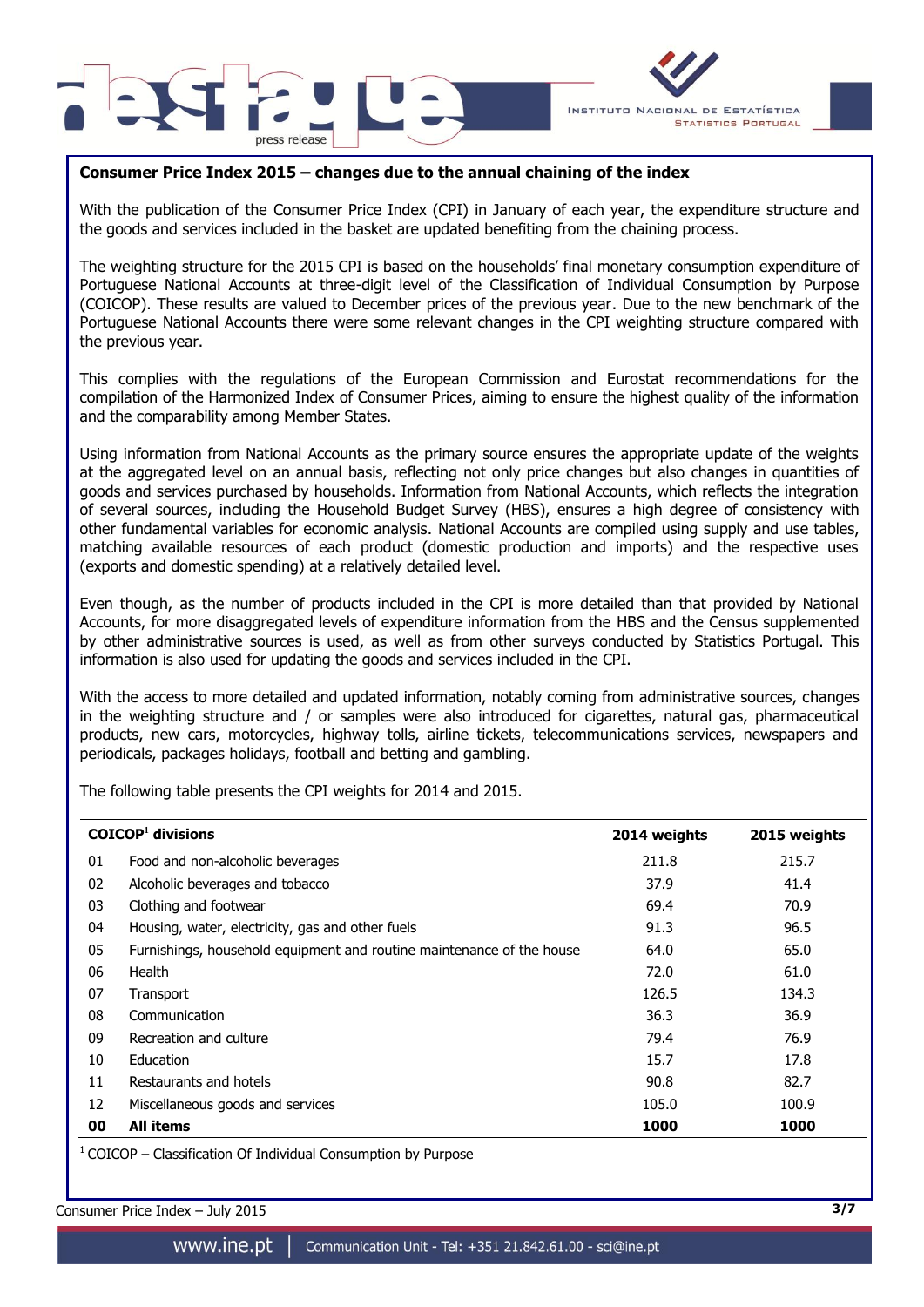



## **Consumer Price Index**

The Consumer Price Index (CPI) measures the change over time of the prices of a certain basket of goods and services bought by a "typical" consumer. The CPI has been designed to capture price changes and not to measure price levels.

The CPI is updated every year with the most recent information on prices and quantities. The 2015 CPI weighting structure and the sample of goods and services included in the basket are a result of the combination of three fundamental sources of information: results of the Portuguese National Accounts complemented with the Household Budget Survey and the Census for more detailed levels of expenditure. Administrative data is also used.

The CPI is compiled through the aggregation of seven regional price indexes and the goods and services included in the index are grouped according to the COICOP classification.

# **Table 1: CPI - COICOP<sup>1</sup> Divisions**

| 01 | Food and non-alcoholic beverages                                      | 07 | <b>Transports</b>                |
|----|-----------------------------------------------------------------------|----|----------------------------------|
| 02 | Alcoholic beverages and tobacco                                       | 08 | Communications                   |
| 03 | Clothing and footwear                                                 | 09 | Recreation and culture           |
| 04 | Housing, water, electricity, gas and other fuels                      | 10 | Education                        |
| 05 | Furnishings, household equipment and routine maintenance of the house | 11 | Restaurants and hotels           |
| 06 | Health                                                                | 12 | Miscellaneous goods and services |
|    | $\cdots$<br>$\cdots$<br>$\sim$                                        |    |                                  |

<sup>1</sup> COICOP: Classification Of Individual Consumption by Purpose

#### **Monthly rate**

The monthly rate is the change in the index of a certain month compared with the index of the previous month expressed as a percentage. Although up-to-date, this measure can be affected by seasonal and other effects.

#### **Annual rate**

The annual rate is the change in the index of a certain month compared with the index of the same month in the previous year expressed as a percentage. In the presence of a stable seasonal pattern, seasonal effects do not influence this measure.

#### **12-month average rate**

The 12-month average rate is the change in the average index of one year compared with the average index of the previous year expressed as a percentage. This moving average is less sensitive to transient changes in prices.

#### **Core inflation index (all items CPI excluding unprocessed food and energy products)**

The core inflation index is compiled by excluding the prices of unprocessed food and energy products from the all items CPI. The primary objective of this index is to capture the underlying inflation pressures in the economy.

#### **Harmonised Index of Consumer Prices**

The Harmonised Index of Consumer Prices (HICP) is compiled in each member state of the European Union for the purposes of inflation comparisons across EU countries, as required by the Treaty on European Union<sup>1</sup>. This index plays an important role as a guideline for the achievement of the European System of Central Banks primary objective: price stability. In 1998, the European Central Bank adopted the HICP as "the most appropriate price measure" for its definition of price stability in the Euro area $2$ .

The current HICP (2005 = 100) is produced in each Member State following a harmonized methodology developed by experts in the field of price statistics, under the Eurostat's "Price Statistics Working Group". From the methodological point of view, there are no major differences between the HICP and CPI. However, the different scope of coverage leads to differences in the weighting structure, mainly in Restaurants and hotels. This is mostly an effect of the inclusion of non-residents expenditure ("tourists") in the HICP and the corresponding exclusion from the CPI.

Additional information on the methodology of the HICP can be found on the Eurostat website at <http://ec.europa.eu/eurostat/web/hicp/overview>.

 $\overline{\phantom{a}}$  , and the set of the set of the set of the set of the set of the set of the set of the set of the set of the set of the set of the set of the set of the set of the set of the set of the set of the set of the s 1 - Article 109j and protocol on the convergence criteria referred to in that article.

2 - "A stability oriented monetary policy strategy for the ESCB". ECB press notice released on 13 October 1998.

Consumer Price Index – July 2015 **4/7**

www.ine.pt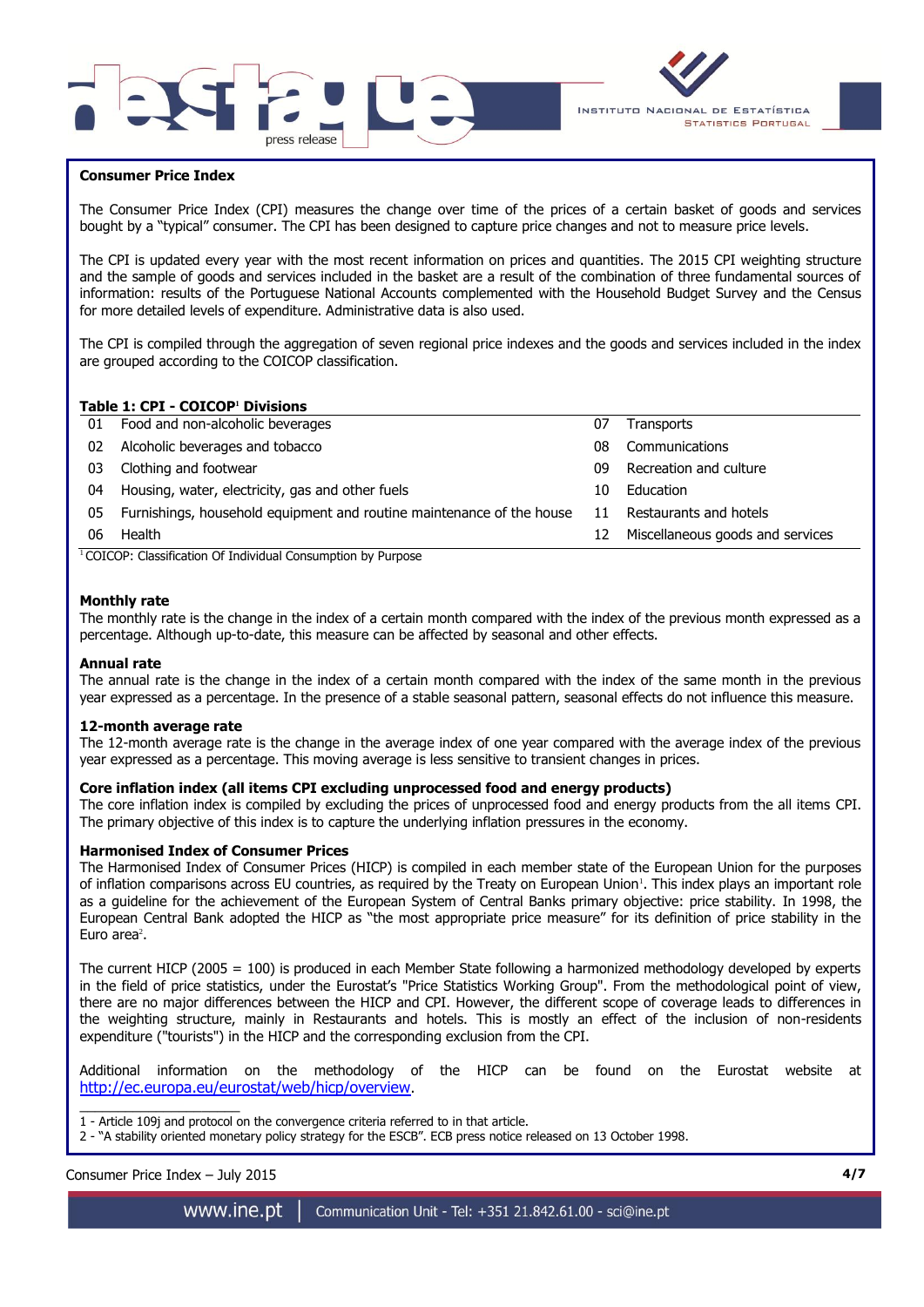



## **Table 2: CPI and HICP 2015 weighting structure**

|    | $COICOP1$ divisions                                                   | <b>CPI</b> | <b>HICP</b> |
|----|-----------------------------------------------------------------------|------------|-------------|
| 01 | Food and non-alcoholic beverages                                      | 215.7      | 208.2       |
| 02 | Alcoholic beverages and tobacco                                       | 41.4       | 40.6        |
| 03 | Clothing and footwear                                                 | 70.9       | 71.9        |
| 04 | Housing, water, electricity, gas and other fuels                      | 96.5       | 91.7        |
| 05 | Furnishings, household equipment and routine maintenance of the house | 65.0       | 63.5        |
| 06 | Health                                                                | 61.0       | 58.8        |
| 07 | Transport                                                             | 134.3      | 132.9       |
| 08 | Communication                                                         | 36.9       | 35.1        |
| 09 | Recreation and culture                                                | 76.9       | 64.9        |
| 10 | <b>Education</b>                                                      | 17.8       | 16.9        |
| 11 | Restaurants and hotels                                                | 82.7       | 119.2       |
| 12 | Miscellaneous goods and services                                      | 100.9      | 96.3        |
| 00 | All items                                                             | 1000       | 1000        |

<sup>1</sup> COICOP: Classification Of Individual Consumption by Purpose.

## **Presentation of data and rounding rules**

Since the release of the January 2013 CPI indices are published with base 100 in the year 2012.

Due to rounding procedures, those indices may not reproduce exactly the published rates of change. However, it should be noted that the published rates prevail.

In this press release the descriptive analysis is based on rounded values to one decimal.

#### **Next press release**

The August 2015 CPI/HICP will be released on September 10<sup>th</sup> 2015.

Consumer Price Index – July 2015 **5/7**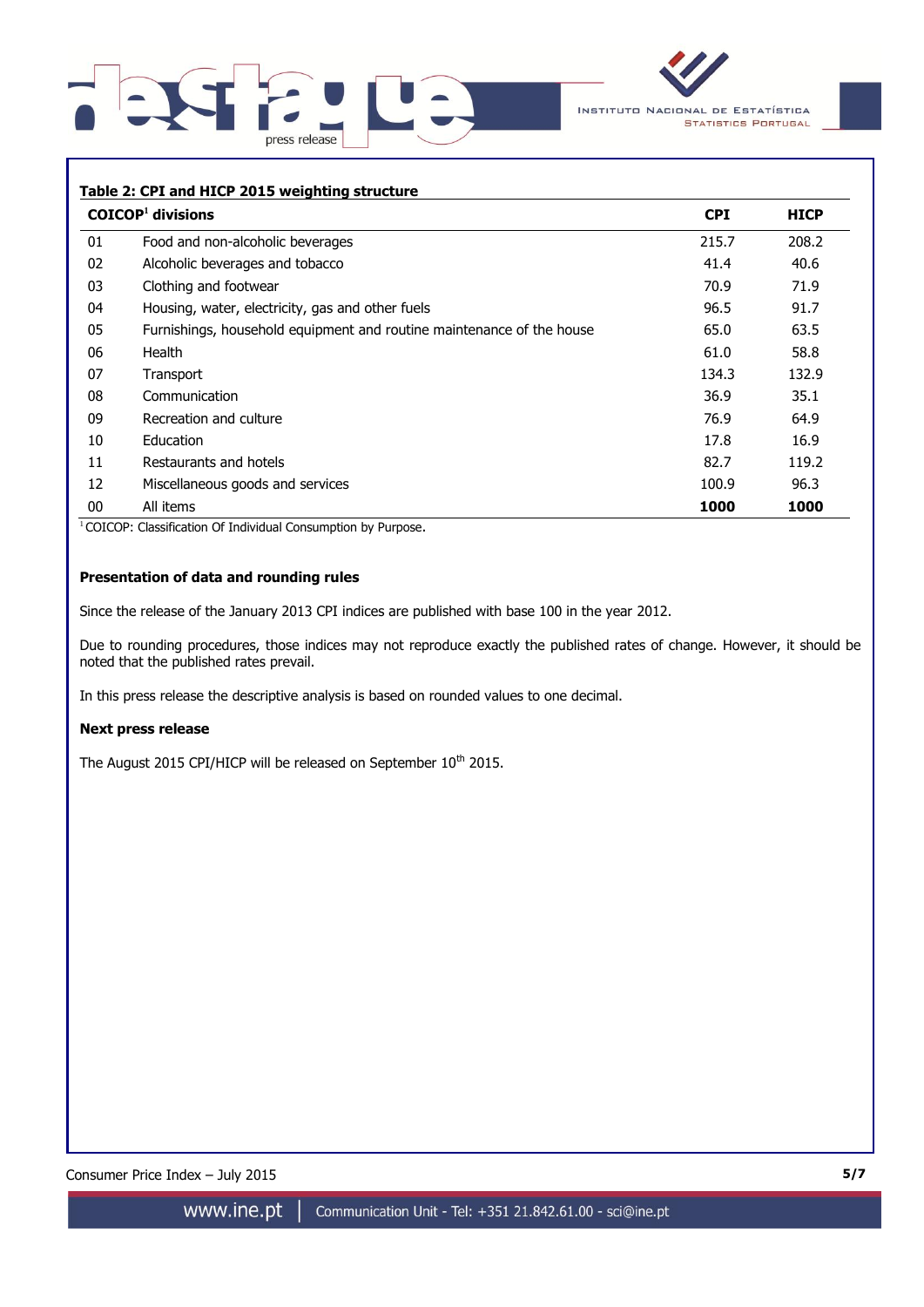

**Annex:**

# CPI rate of change (index division and all items CPI)

|                          |                     | <b>All-items</b><br>Index divisions $(1)$ |                                                                    |      |         |                 |         |         |         |      |      |         |         |  |  |  |
|--------------------------|---------------------|-------------------------------------------|--------------------------------------------------------------------|------|---------|-----------------|---------|---------|---------|------|------|---------|---------|--|--|--|
|                          | 01                  | 02                                        | 03                                                                 | 04   | 05      | 06              | 07      | 08      | 09      | 10   | 11   | 12      |         |  |  |  |
|                          | Annual average rate |                                           |                                                                    |      |         |                 |         |         |         |      |      |         |         |  |  |  |
| 2012                     | 3.20                | 4.74                                      | $-5.24$                                                            | 8.72 | $-0.47$ | 0.35            | 3.27    | 0.46    | 0.91    | 1.50 | 4.47 | 1.11    | 2.77    |  |  |  |
| 2013                     | 1.94                | 4.05                                      | $-3.31$                                                            | 2.15 | $-0.51$ | 1.49            | $-2.32$ | 0.45    | 0.41    | 1.18 | 1.65 | $-0.61$ | 0.27    |  |  |  |
| 2014                     | $-1.34$             | 3.09                                      | $-2.11$                                                            | 2.22 | $-0.38$ | 0.66            | $-1.20$ | 1.10    | $-1.49$ | 0.43 | 0.97 | $-0.46$ | $-0.28$ |  |  |  |
|                          | Annual rate         |                                           |                                                                    |      |         |                 |         |         |         |      |      |         |         |  |  |  |
| 2013 July                | 2.45                | 2.61                                      | $-1.23$                                                            | 1.99 | $-0.33$ | 2.97            | 0.05    | 0.80    | 0.08    | 1.49 | 1.88 | $-1.26$ | 0.76    |  |  |  |
| August                   | 2.94                | 3.30                                      | $-2.86$                                                            | 1.84 | $-0.73$ | 3.47            | $-1.77$ | 0.78    | $-0.63$ | 1.47 | 2.04 | $-1.48$ | 0.15    |  |  |  |
| September                | 1.90                | 3.51                                      | $-2.12$                                                            | 1.44 | $-0.54$ | 3.53            | $-3.68$ | 0.85    | $-0.07$ | 1.45 | 1.56 | $-1.02$ | 0.12    |  |  |  |
| October                  | 0.48                | 4.15                                      | $-2.80$                                                            | 1.09 | $-0.76$ | 3.19            | $-4.05$ | 1.14    | $-0.49$ | 0.39 | 1.11 | $-0.98$ | $-0.25$ |  |  |  |
| November                 | 0.53                | 4.48                                      | $-3.08$                                                            | 1.13 | $-0.96$ | 3.00            | $-3.47$ | 1.57    | $-0.68$ | 0.33 | 0.70 | $-0.99$ | $-0.15$ |  |  |  |
| December                 | 0.61                | 4.27                                      | $-2.65$                                                            | 0.94 | $-1.10$ | 3.00            | $-0.54$ | 1.55    | $-1.03$ | 0.31 | 0.55 | $-0.81$ | 0.20    |  |  |  |
|                          | 0.20                | 4.26                                      | $-2.63$                                                            | 2.15 | $-1.18$ | 1.37            | $-1.38$ | 3.39    | $-1.40$ | 0.29 | 0.61 | $-0.44$ | 0.06    |  |  |  |
| 2014 January<br>February | $-0.05$             | 3.71                                      | $-2.26$                                                            | 2.27 | $-1.00$ | 1.01            | $-1.89$ | 2.45    | $-0.95$ | 0.36 | 0.63 | $-0.39$ | $-0.08$ |  |  |  |
| March                    | $-0.42$             | 2.22                                      | $-1.02$                                                            | 2.10 | $-0.92$ | 0.78            | $-3.08$ | 1.98    | $-1.48$ | 0.40 | 0.17 | $-0.43$ | $-0.37$ |  |  |  |
| April                    | $-0.93$             | 2.36                                      | $-1.82$                                                            | 2.10 | $-0.91$ | 0.16            | 0.26    | 1.61    | $-1.33$ | 0.46 | 0.13 | $-0.70$ | $-0.14$ |  |  |  |
| May                      | $-2.33$             | 2.14                                      | $-1.65$                                                            | 2.15 | $-0.83$ | 0.29            | $-0.52$ | 1.58    | $-1.18$ | 0.41 | 0.65 | $-0.72$ | $-0.44$ |  |  |  |
| June                     | $-2.53$             | 2.88                                      | $-1.45$                                                            | 2.32 | $-1.00$ | 0.74            | 0.15    | 0.36    | $-1.80$ | 0.40 | 0.62 | $-0.63$ | $-0.42$ |  |  |  |
| July                     | $-3.05$             | 3.11                                      | $-7.45$                                                            | 2.15 | $-0.77$ | 0.81            | 0.09    | 0.37    | $-1.94$ | 0.36 | 0.84 | 0.22    | $-0.87$ |  |  |  |
| August                   | $-3.17$             | 3.38                                      | $-0.67$                                                            | 2.18 | $-0.34$ | 0.71            | 0.58    | 0.39    | $-0.99$ | 0.37 | 1.28 | $-0.24$ | $-0.36$ |  |  |  |
| September                | $-2.19$             | 3.70                                      | $-0.98$                                                            | 2.34 | $-0.60$ | 0.81            | $-1.09$ | $-0.14$ | $-2.41$ | 0.37 | 1.94 | $-0.63$ | $-0.37$ |  |  |  |
| October                  | $-0.63$             | 3.17                                      | $-2.20$                                                            | 2.62 | 0.72    | 0.39            | $-1.39$ | 0.68    | $-1.46$ | 0.57 | 1.63 | $-0.70$ | 0.00    |  |  |  |
| November                 | $-0.53$             | 3.13                                      | $-1.63$                                                            | 2.40 | 1.15    | 0.46            | $-1.84$ | 0.27    | $-1.72$ | 0.57 | 1.44 | $-0.42$ | 0.02    |  |  |  |
| December                 | $-0.38$             | 3.09                                      | $-1.84$                                                            | 1.92 | 1.12    | 0.32            | $-4.38$ | 0.28    | $-1.24$ | 0.60 | 1.64 | $-0.48$ | $-0.36$ |  |  |  |
|                          |                     |                                           |                                                                    |      |         |                 |         |         |         |      |      |         |         |  |  |  |
| 2015 January             | $-0.13$             | 3.09                                      | $-1.48$                                                            | 1.05 | 0.99    | 0.34            | $-4.21$ | 1.19    | $-1.32$ | 0.60 | 1.34 | $-0.55$ | $-0.39$ |  |  |  |
| February                 | 0.01                | 3.19                                      | $-1.84$                                                            | 0.20 | 0.84    | 0.65            | $-2.78$ | 2.80    | $-1.52$ | 0.60 | 1.78 | $-0.85$ | $-0.21$ |  |  |  |
| March                    | 0.29                | 2.60                                      | $-1.99$                                                            | 0.32 | 0.76    | 0.59            | $-0.26$ | 3.63    | $-0.93$ | 0.54 | 1.98 | $-0.61$ | 0.31    |  |  |  |
| April                    | 1.18                | 4.04                                      | $-2.44$                                                            | 0.50 | 0.64    | 0.50            | $-1.40$ | 3.55    | $-1.40$ | 0.49 | 1.89 | $-0.02$ | 0.40    |  |  |  |
| May                      | 2.07                | 5.07                                      | $-2.54$                                                            | 0.48 | 0.60    | 0.56            | 1.04    | 3.58    | $-0.82$ | 0.50 | 1.57 | $-0.02$ | 0.95    |  |  |  |
| June                     | 1.95                | 4.91                                      | $-3.44$                                                            | 0.62 | 0.78    | 0.49            | $-0.20$ | 4.90    | $-0.53$ | 0.51 | 1.54 | 0.02    | 0.80    |  |  |  |
| July                     | 1.53                | 4.97                                      | $-2.86$                                                            | 0.24 | 1.15    | 0.34            | $-0.42$ | 4.98    | $-0.48$ | 0.59 | 1.43 | 0.41    | 0.77    |  |  |  |
| <b>Symbols:</b>          | f estimated         |                                           | Po provisional                                                     |      |         | x not available |         |         |         |      |      |         |         |  |  |  |
| Note:                    |                     |                                           | (1) The names of the divisions are given in the explanatory notes. |      |         |                 |         |         |         |      |      |         |         |  |  |  |
| Source:                  | INE - Portugal      |                                           |                                                                    |      |         |                 |         |         |         |      |      |         |         |  |  |  |

Consumer Price Index – July 2015 **6/7**

www.ine.pt | Communication Unit - Tel: +351 21.842.61.00 - sci@ine.pt